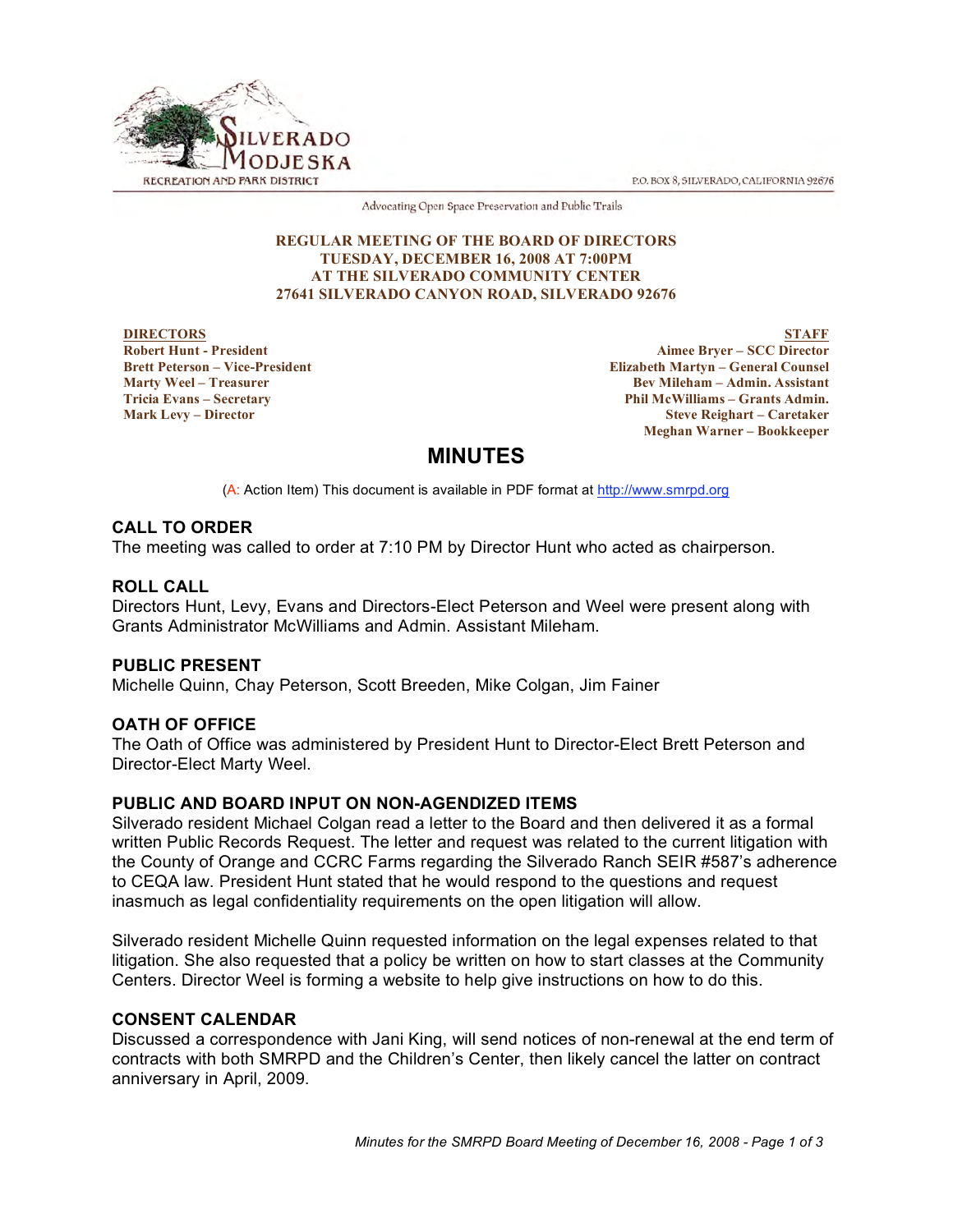**1ST ACTION:** Director Evans made a motion to approve the Minutes of Regular Board meeting of November 25, 2008 and correspondence. Director Levy seconded. Unanimously approved.

#### **PAYMENT OF DISTRICT BILLS**

**2nd ACTION:** Director Peterson made a motion to approve Transmittal 12-08A for Directors compensation for the Regular Board meeting of October 28, 2008 payable to Directors Peterson, Levy, Hunt, and Evans, \$50.00 each. \$200.00 total. Director Evans seconded. Unanimously approved.

**3rd ACTION:** Director Levy made a motion to approve payment of Transmittal 12-08B District Bills, \$1,510.00 total. Director Evans seconded. Unanimously approved.

**4th ACTION:** Director Levy made a motion to approve payment of Transmittal 12-08C, Utility Bills and reimbursements, \$703.29 total. Director Peterson seconded. Unanimously approved.

#### **GRANTS ADMINISTRATOR'S REPORT**

Phil McWilliams reported that concern about electrical spikes. Solar panel contractors explained that Edison has a policy establishing a maximum use per day in the summer, based in some manner on previous use records. If that peak use rate is exceeded even briefly (not the total kilowatt hours per day but the peak instantaneous rate) then the cost for electricity that day is raised from around 20 cents per kilowatt/hour to almost \$10 per kilowatt/hour, resulting in a daily charge to SMRPD as high as \$200. He was told that the industry nickname for the policy is "Edison's license to steal." It explains the occasional \$600 to \$800 electric bills for Silverado. Discussed with the Board a pine tree that has grown so big its roots are buckling the sidewalk, and will at some point interfere with nearby septic lines and tank and main electric lines and access well. The shadow of this tree will also mask the solar panels planned to be used on the Building A roof to help avoid the use spikes. Mr. McWilliams wants to ask the community for their input on possibly removing the tree. A new smaller tree may be planted to take its place. Mr. McWilliams will see if the grant could pay for all of this.

#### **OTHER DISTRICT BUSINESS**

The Annual election of Board Officers was held.

**5th ACTION:** Director Evans made a motion to nominate Robert Hunt as President. Director Levy seconded. Unanimously approved.

**6th ACTION:** Director Hunt made a motion to nominate Marty Weel as Treasurer. Director Evans seconded. Unanimously approved.

**7th ACTION:** Director Levy made a motion to nominate Tricia Evans as Secretary. Director Peterson seconded. Unanimously approved.

**8th ACTION:** Director Levy made a motion to nominate Bret Peterson as Vice President. Director Hunt seconded. Unanimously approved.

Committee assignments were discussed with indication for Director Weel, Finance; Personnel Director Evans and Director Levy; Open Space & Trails Director Levy; Facilities and Safety Director Weel. President Hunt will finalize these changes, and noted that Vice-President Peterson should begin chairing some of the meetings. This last in view of the fact that the Chair has not rotated annually for some time, and experience in the position will be needed after the next general election.